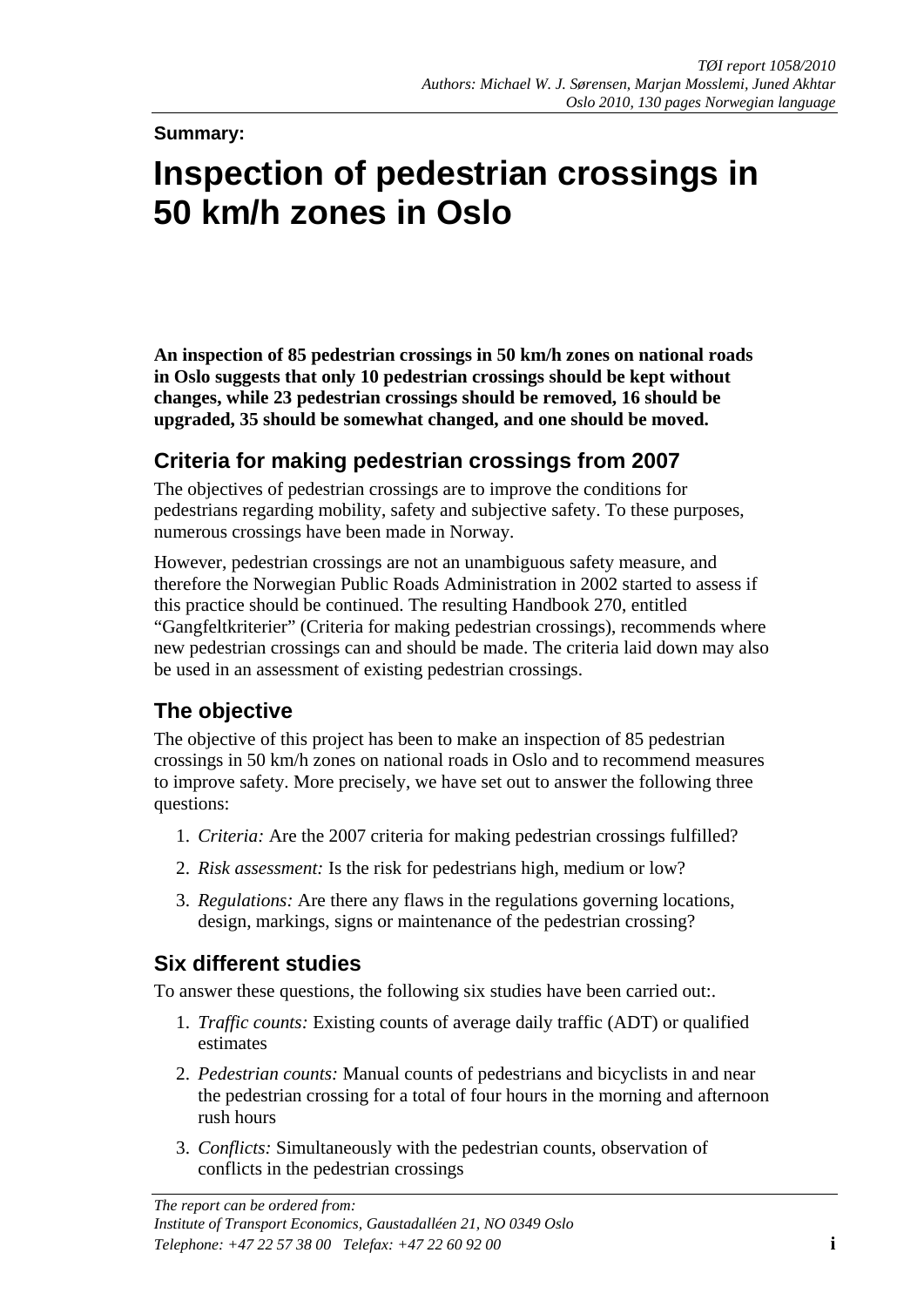- 4. *Speed measurement:* Radar measurement of car speed in both directions for about 24 hours
- 5. *Accidents:* Police recorded accidents from 2004-2008 in and near the pedestrian crossing
- 6. *Road design:* On-site inspection where data regarding location, design, marking, signs and maintenance of the pedestrian crossing are registered.

## **85 pedestrian crossings in the study**

The Norwegian Public Roads Administration has selected pedestrian crossings for inspections. 31 pedestrian crossings are on ordinary roads and 54 are on access ramps. The pedestrian crossings are divided between 43 in intersections with three arms, four in intersections with four arms, 22 in roundabouts, 12 on road sections and four on access ramps without intersections. Eight pedestrian crossings are regulated by traffic lights.

## **The criteria are not fulfilled in 26 pedestrian crossings**

In 26 pedestrian crossings (31 %), the criteria for making a pedestrian crossing in 50 km/h zones are not fulfilled. In six of these 26 pedestrian crossings the speed level is too high and the remaining 20 pedestrian crossings have too few pedestrians and bicyclists in the peak hour.

## **High and medium risk in 62 pedestrian crossings**

The risk assessment for vulnerable road users shows the following risk in the pedestrian crossings:

- − *High risk:* 12 pedestrian crossings (14 %)
- − *Medium risk:* 50 pedestrian crossings (59 %)
- − *Low risk:* 23 pedestrian crossings (27 %).

Pedestrian crossings with high and medium risk normally have many accidents, high speed level, few pedestrians, bad sight, long crossing distance, more than two traffic lanes in the same direction, and/or insufficient marking, signs or road light.

## **Large and small remarks to 79 pedestrian crossings**

The registration of flaws regarding locations, design, marking, signs or maintenance of the pedestrian crossings shows the following:

- − *Many remarks:* 40 pedestrian crossings (47 %)
- − *Few remarks:* 39 pedestrian crossings (46 %)
- − *No remarks:* 6 pedestrian crossings (7 %).